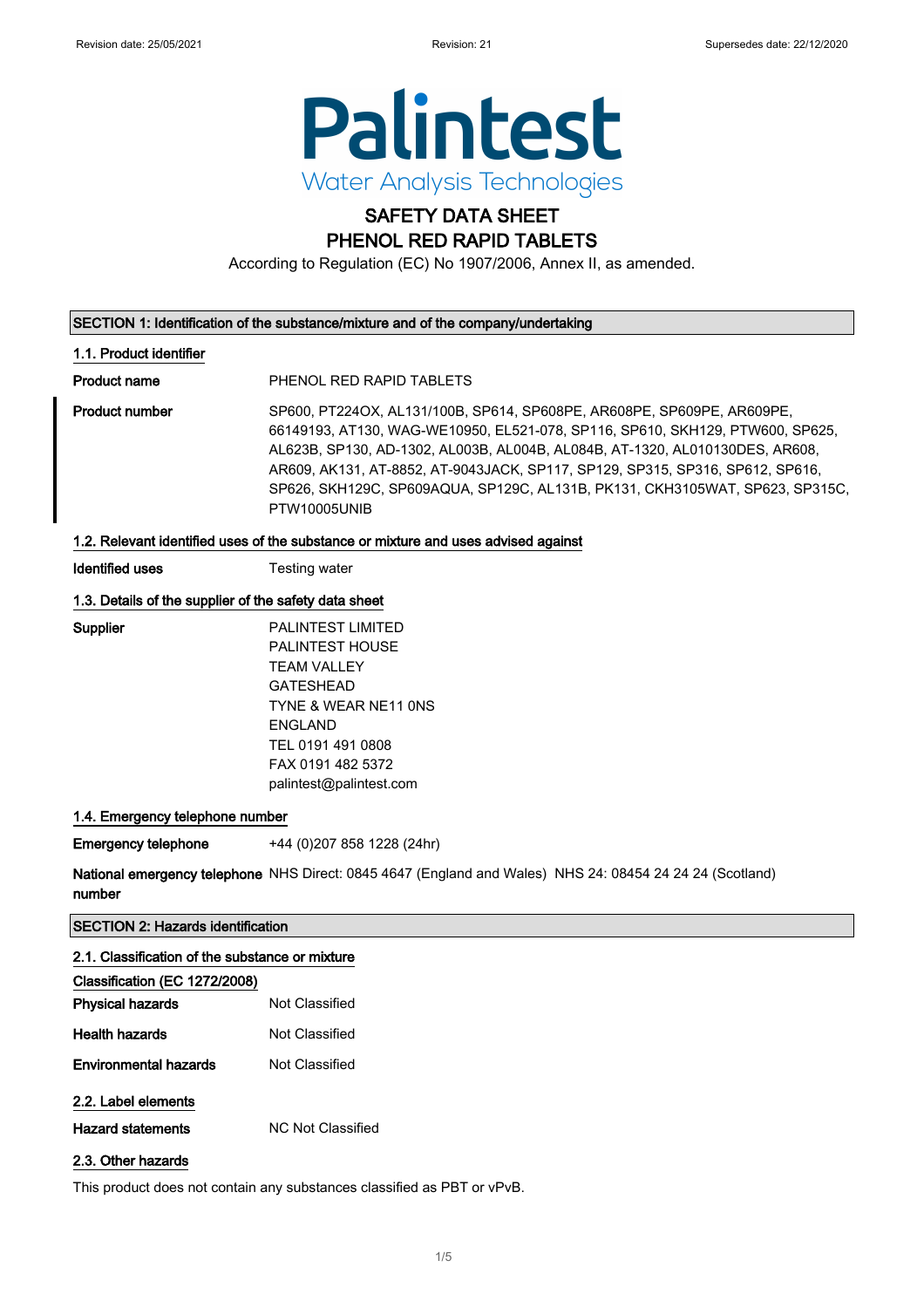| <b>SECTION 3: Composition/information on ingredients</b>   |                                                                                                                                                                 |  |  |  |  |
|------------------------------------------------------------|-----------------------------------------------------------------------------------------------------------------------------------------------------------------|--|--|--|--|
| 3.2. Mixtures                                              |                                                                                                                                                                 |  |  |  |  |
| <b>Composition comments</b>                                | The data shown are in accordance with the latest EC Directives.                                                                                                 |  |  |  |  |
| <b>SECTION 4: First aid measures</b>                       |                                                                                                                                                                 |  |  |  |  |
| 4.1. Description of first aid measures                     |                                                                                                                                                                 |  |  |  |  |
| <b>Inhalation</b>                                          | Unlikely route of exposure as the product does not contain volatile substances.                                                                                 |  |  |  |  |
| Ingestion                                                  | Rinse mouth thoroughly with water. Get medical attention if any discomfort continues.                                                                           |  |  |  |  |
| <b>Skin contact</b>                                        | Wash skin thoroughly with soap and water. Get medical attention promptly if symptoms occur<br>after washing.                                                    |  |  |  |  |
| Eye contact                                                | Remove any contact lenses and open eyelids wide apart. Rinse with water. Continue to rinse<br>for at least 15 minutes.                                          |  |  |  |  |
|                                                            | 4.2. Most important symptoms and effects, both acute and delayed                                                                                                |  |  |  |  |
| <b>Inhalation</b>                                          | No specific symptoms known.                                                                                                                                     |  |  |  |  |
| Ingestion                                                  | No specific symptoms known.                                                                                                                                     |  |  |  |  |
| Skin contact                                               | No specific symptoms known.                                                                                                                                     |  |  |  |  |
| Eye contact                                                | No specific symptoms known.                                                                                                                                     |  |  |  |  |
|                                                            | 4.3. Indication of any immediate medical attention and special treatment needed                                                                                 |  |  |  |  |
| Notes for the doctor                                       | No specific recommendations.                                                                                                                                    |  |  |  |  |
| <b>SECTION 5: Firefighting measures</b>                    |                                                                                                                                                                 |  |  |  |  |
| 5.1. Extinguishing media                                   |                                                                                                                                                                 |  |  |  |  |
| Suitable extinguishing media                               | Use fire-extinguishing media suitable for the surrounding fire.                                                                                                 |  |  |  |  |
| 5.2. Special hazards arising from the substance or mixture |                                                                                                                                                                 |  |  |  |  |
| <b>Hazardous combustion</b><br>products                    | No known hazardous decomposition products.                                                                                                                      |  |  |  |  |
| 5.3. Advice for firefighters                               |                                                                                                                                                                 |  |  |  |  |
| Protective actions during<br>firefighting                  | No specific firefighting precautions known.                                                                                                                     |  |  |  |  |
| <b>SECTION 6: Accidental release measures</b>              |                                                                                                                                                                 |  |  |  |  |
|                                                            | 6.1. Personal precautions, protective equipment and emergency procedures                                                                                        |  |  |  |  |
| Personal precautions                                       | Wear protective clothing as described in Section 8 of this safety data sheet.                                                                                   |  |  |  |  |
| 6.2. Environmental precautions                             |                                                                                                                                                                 |  |  |  |  |
| <b>Environmental precautions</b>                           | Not considered to be a significant hazard due to the small quantities used. However, large or<br>frequent spills may have hazardous effects on the environment. |  |  |  |  |
| 6.3. Methods and material for containment and cleaning up  |                                                                                                                                                                 |  |  |  |  |
| Methods for cleaning up                                    | No specific clean-up procedure recommended.                                                                                                                     |  |  |  |  |
| 6.4. Reference to other sections                           |                                                                                                                                                                 |  |  |  |  |
| Reference to other sections                                | Wear protective clothing as described in Section 8 of this safety data sheet.                                                                                   |  |  |  |  |
| <b>SECTION 7: Handling and storage</b>                     |                                                                                                                                                                 |  |  |  |  |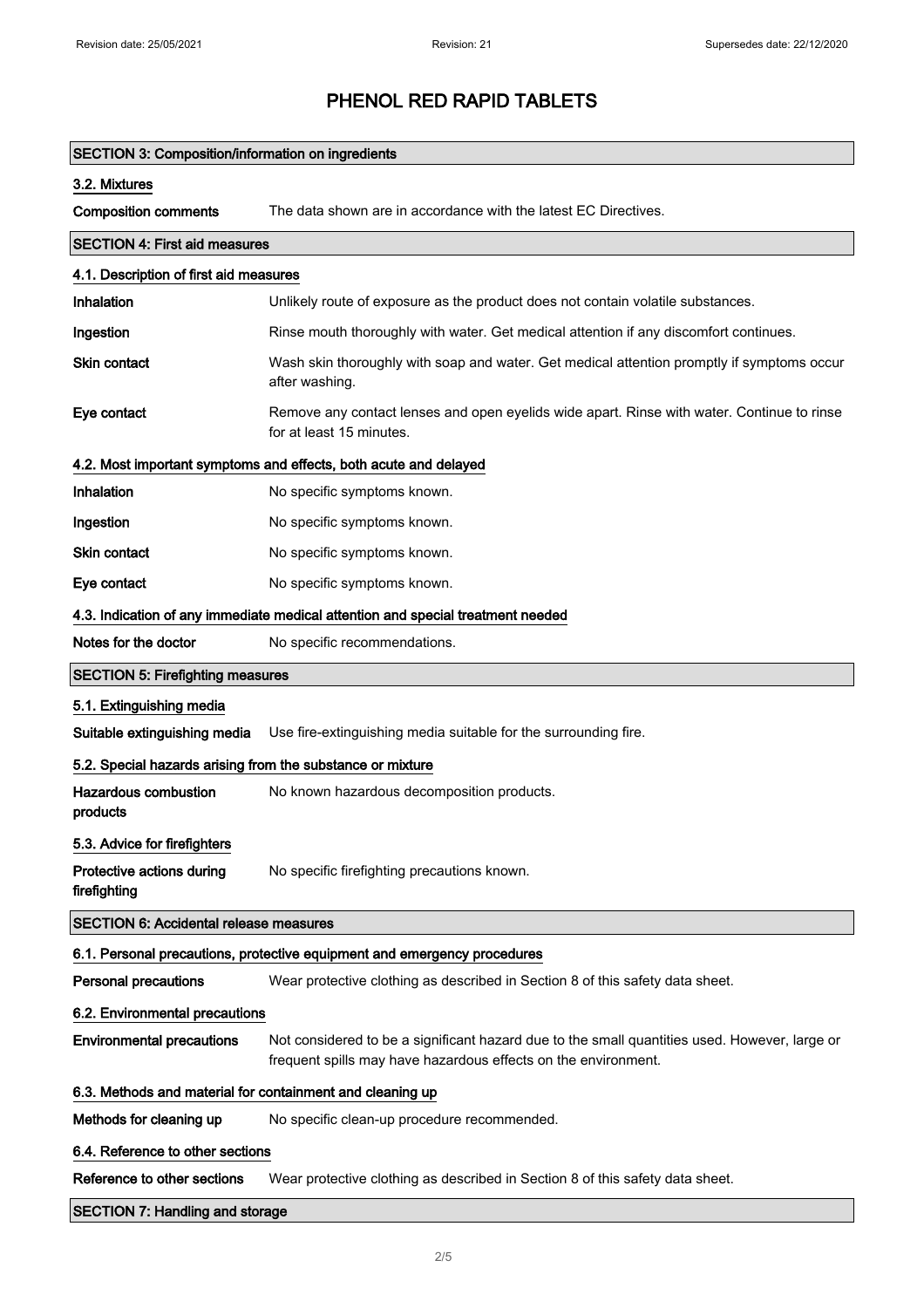| 7.1. Precautions for safe handling |  |
|------------------------------------|--|
|------------------------------------|--|

Usage precautions Good personal hygiene procedures should be implemented.

#### 7.2. Conditions for safe storage, including any incompatibilities

Storage precautions Store in tightly-closed, original container in a dry and cool place. Keep separate from food, feedstuffs, fertilisers and other sensitive material.

#### 7.3. Specific end use(s)

Specific end use(s) The identified uses for this product are detailed in Section 1.2.

#### SECTION 8: Exposure controls/Personal protection

#### 8.1. Control parameters

#### Occupational exposure limits

#### TALC

Long-term exposure limit (8-hour TWA): WEL 1 mg/m<sup>3</sup> respirable dust WEL = Workplace Exposure Limit.

Ingredient comments OES = Occupational Exposure Standard. ACGIH = US Standard. MAK = German Exposure Limits. VLEP = French Exposure Limits.

#### 8.2. Exposure controls

#### Protective equipment



| Eye/face protection           | Eyewear complying with an approved standard should be worn if a risk assessment indicates<br>eye contact is possible. Personal protective equipment for eye and face protection should<br>comply with European Standard EN166. The following protection should be worn: Chemical<br>splash goggles.                              |
|-------------------------------|----------------------------------------------------------------------------------------------------------------------------------------------------------------------------------------------------------------------------------------------------------------------------------------------------------------------------------|
| Hand protection               | Chemical-resistant, impervious gloves complying with an approved standard should be worn if<br>a risk assessment indicates skin contact is possible. To protect hands from chemicals, gloves<br>should comply with European Standard EN374. It is recommended that gloves are made of<br>the following material: Nitrile rubber. |
| Hygiene measures              | No specific hygiene procedures recommended but good personal hygiene practices should<br>always be observed when working with chemical products.                                                                                                                                                                                 |
| <b>Respiratory protection</b> | No specific recommendations. Respiratory protection may be required if excessive airborne<br>contamination occurs.                                                                                                                                                                                                               |

#### SECTION 9: Physical and chemical properties

| 9.1. Information on basic physical and chemical properties |            |  |
|------------------------------------------------------------|------------|--|
| Appearance                                                 | Solid      |  |
| Colour                                                     | Red-brown. |  |
| Odour                                                      | Odourless. |  |
| 9.2. Other information                                     |            |  |
| Other information<br>No data available.                    |            |  |
| SECTION 10: Stability and reactivity                       |            |  |

#### 10.1. Reactivity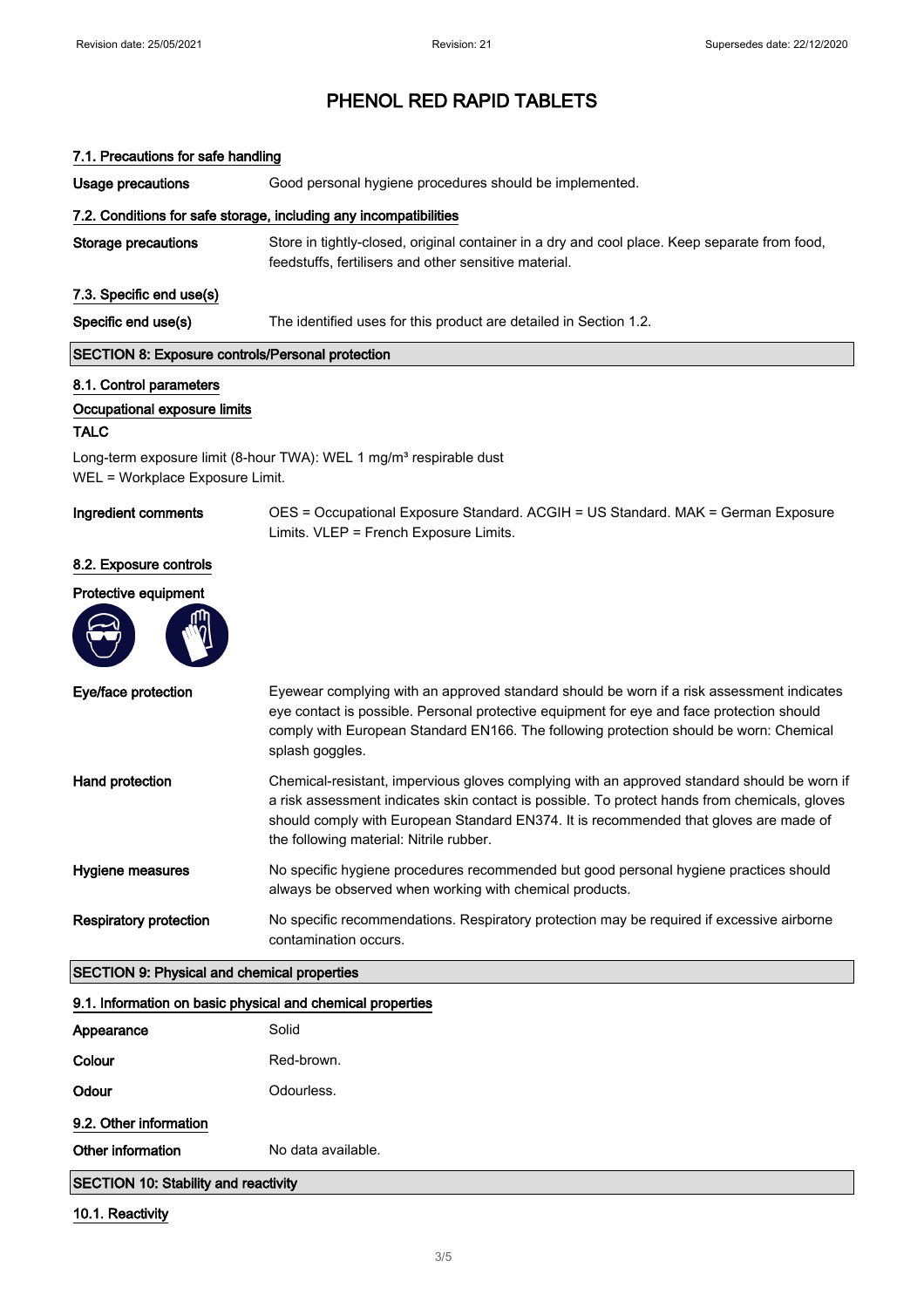| Reactivity                                       | There are no known reactivity hazards associated with this product.                                                                       |  |  |  |  |
|--------------------------------------------------|-------------------------------------------------------------------------------------------------------------------------------------------|--|--|--|--|
| 10.2. Chemical stability                         |                                                                                                                                           |  |  |  |  |
| <b>Stability</b>                                 | Stable under the prescribed storage conditions.                                                                                           |  |  |  |  |
| 10.3. Possibility of hazardous reactions         |                                                                                                                                           |  |  |  |  |
| Possibility of hazardous<br>reactions            | No data available.                                                                                                                        |  |  |  |  |
| 10.4. Conditions to avoid                        |                                                                                                                                           |  |  |  |  |
| Conditions to avoid                              | There are no known conditions that are likely to result in a hazardous situation.                                                         |  |  |  |  |
| 10.5. Incompatible materials                     |                                                                                                                                           |  |  |  |  |
| Materials to avoid                               | No specific material or group of materials is likely to react with the product to produce a<br>hazardous situation.                       |  |  |  |  |
| 10.6. Hazardous decomposition products           |                                                                                                                                           |  |  |  |  |
| Hazardous decomposition<br>products              | No known hazardous decomposition products.                                                                                                |  |  |  |  |
| <b>SECTION 11: Toxicological information</b>     |                                                                                                                                           |  |  |  |  |
| 11.1. Information on toxicological effects       |                                                                                                                                           |  |  |  |  |
| <b>Toxicological effects</b>                     | No data available.                                                                                                                        |  |  |  |  |
| <b>SECTION 12: Ecological information</b>        |                                                                                                                                           |  |  |  |  |
| Ecotoxicity                                      | There are no data on the ecotoxicity of this product. However, large or frequent spills may<br>have hazardous effects on the environment. |  |  |  |  |
| 12.1. Toxicity                                   |                                                                                                                                           |  |  |  |  |
| <b>Toxicity</b>                                  | No data available.                                                                                                                        |  |  |  |  |
| 12.2. Persistence and degradability              |                                                                                                                                           |  |  |  |  |
| Persistence and degradability No data available. |                                                                                                                                           |  |  |  |  |
| 12.3. Bioaccumulative potential                  |                                                                                                                                           |  |  |  |  |
| <b>Bioaccumulative potential</b>                 | No data available on bioaccumulation.                                                                                                     |  |  |  |  |
| 12.4. Mobility in soil                           |                                                                                                                                           |  |  |  |  |
| <b>Mobility</b>                                  | The product is soluble in water.                                                                                                          |  |  |  |  |
| 12.5. Results of PBT and vPvB assessment         |                                                                                                                                           |  |  |  |  |
| <b>Results of PBT and vPvB</b><br>assessment     | This substance is not classified as PBT or vPvB according to current EU criteria.                                                         |  |  |  |  |
| 12.6. Other adverse effects                      |                                                                                                                                           |  |  |  |  |
| Other adverse effects                            | No data available.                                                                                                                        |  |  |  |  |
| <b>SECTION 13: Disposal considerations</b>       |                                                                                                                                           |  |  |  |  |
| 13.1. Waste treatment methods                    |                                                                                                                                           |  |  |  |  |
| <b>Disposal methods</b>                          | No specific disposal method required.                                                                                                     |  |  |  |  |
| <b>SECTION 14: Transport information</b>         |                                                                                                                                           |  |  |  |  |